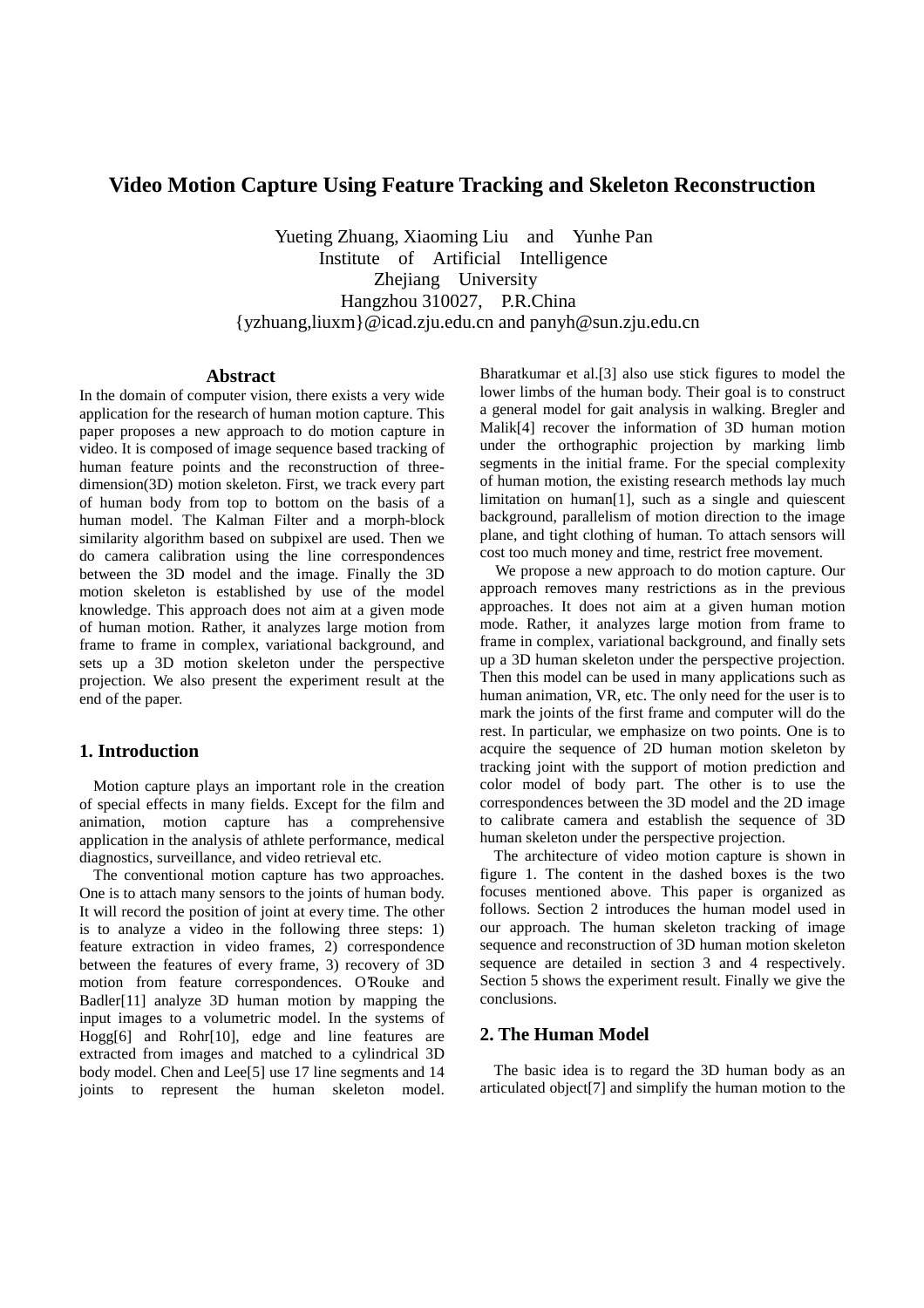motion of skeleton. Figure 2.a shows a 3D human skeleton model. It contains 16 joints, which are named 3D feature points. From the knowledge of anatomy, we can acquire the length proportion of each line in this model.

This paper names the projection of a 3D feature point as a 2D feature point. In the tracking of 2D image sequence, we use block to represent the projection of a body part in the image plane (see figure 2.b). The middle line of each block is the skeleton after projection. It divides a corresponding block into two small blocks of equal area. After the marking of the first frame, we may get color model of each block. By searching out its new position in the subsequent frames, we could track the human skeleton on the image plane.



 **Fig.1. The architecture of video motion capture**



**Fig.2. Human model: (a) 3D skeleton model(left) (b) 2D block model(right)**

#### **3. Skeleton Tracking**

 Because there is little self occlusion on human head, we can acquire its color information easily. So, beginning with head, we track every body part from top to bottom. Now we detail the tracking of head, trunk and limb respectively.

#### **3.1. Head**

For every frame in the sequence, the head may move

toward any directions in the next frame. To reduce the search area of calvaria point in the next frame, we introduce Kalman filter based global motion model to predict the calvaria point. Then we select a search path to do morph-block match around the predicted point.

**Kalman Filter.** Regarding the sequence of motion images as a dynamic system[9], the calvaria point can be described by the following equation:  $P = P' + T$ . The coordinate  $P=(x,y)^T$  is the tracked calvaria point. P<sup>i</sup> is the actual coordinate.  $\eta$  is a 2D gaussian random noise with mean value *0* and covariance *R*. We use thrice polynomial to represent the motion trajectory of point *P*. The state vector is defined as  $S=(P,P',P'')$ , where *P*<sup>*/*</sup>  $=(x', y')^T$ , and  $x', y'$  represent the velocity of point *P* in the *X,Y* directions respectively.  $P'' = (x'', y'')^T$ , where  $x''$ ,  $y''$  represent the acceleration of point *P* in the *X*, *Y* directions respectively. The state equation is defined as

$$
S(k+1) = F \t S(k) + G \t n(k)
$$
(1)  
where  $F = \begin{bmatrix} I_2 & I_2 \cdot T & \frac{1}{2}I_2 \cdot T^2 \\ 0_2 & I_2 & I_2 \cdot T \\ 0_2 & 0_2 & I_2 \end{bmatrix} \t G = \begin{bmatrix} \frac{1}{2}I_2 \cdot T^2 \\ 0_2 \cdot T \\ 0_2 \end{bmatrix}$ 

 $K=0,1,2,...$  represents the serial number of the frame,  $I_2$  is a  $2 \times 2$  unit matrix,  $0_2$  is a  $2 \times 2$  zero matrix, and *T* is time interval between frames.  $n(k)=(n_{y}(k),n_{y}(k))^{T}$  describes the acceleration noise in the *x*, *y* directions. We suppose  $n(k)$ conforms to gaussian distribution with even *0* and covariance  $Q$ . This state equation shows that  $P$  is doing varied-acceleration linear motion in all the *X,Y* directions. In practice, we track the coordinate of point *P*, namely  $X(k)=p(k)$ . So the measurement equation is:

$$
X(k) = H \cdot S(k) + \eta(k) \tag{2}
$$

where  $H=$ [*I<sub>2</sub>,0<sub>2</sub>,0<sub>2</sub>]* is a 2  $\times$  6 matrix. In the above condition, we get the recursive equations of kalman filter[8]. Kalman filter consists of initialization, prediction and update. The flow chat is shown in figure 3. Our experiments show that using kalman filter to predict the calvaria point has a good performance.



**Fig.3. The flow chart of Kalman filter**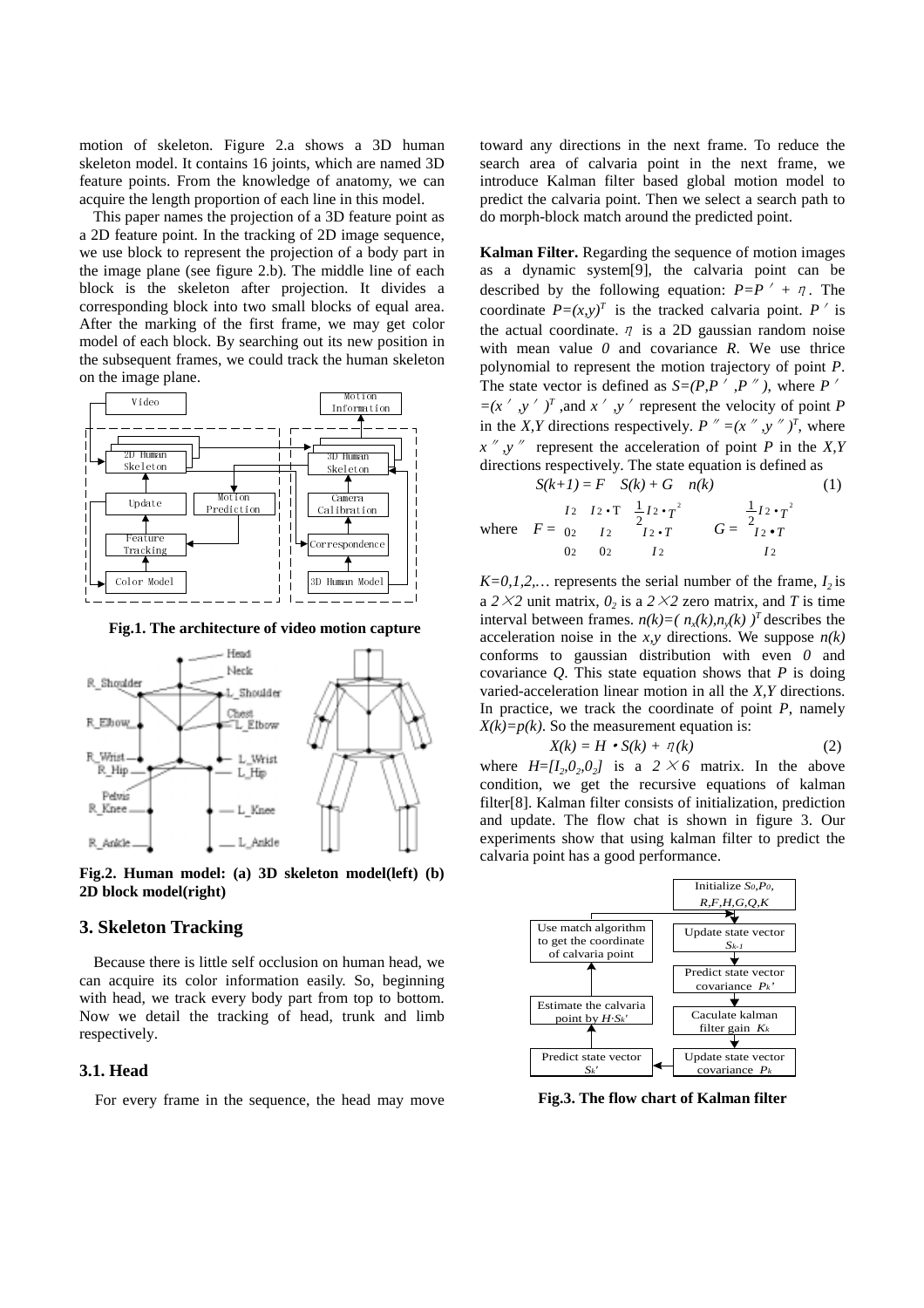**Morph-block match.** We have applied the kalman filter to predict the calvaria point in the next frame. Now we will choose a search path (figure 4) to do morph-block based match around the predicted point.



**Fig. 4. Search path Fig. 5. Two feature morph-blocks**

 Because we have known the calvaria and neck point in the first frame, the height *(m)* of head block is the distance between these two points and the proportion of height to width $(n)$  can be acquired in anatomy. The color information of  $m \times n$  pixels in this block is saved as the color model for the match of subsequent frames. Since the head block in the image is the projection of human head, the head motion will change the shape of projection. For example, the head block becomes larger which is likely to happen when a human is moving toward the camera. So, the block match must be processed between morph-blocks. For this, we propose a *morph-block weighted similarity algorithm based on subpixel*.

Define a feature morph-block  $A=f(x,y),m,n$ ,  $\theta$  *}*(see figure 5), where  $(x, y)$  is the intersection of one side and the middle line, *m* is the height of block *A*, *n* is the width of block, and  $\theta$  is the angle between the middle line and *X* axis. Now there are a reference block  $A = \{(x, y), m, n, \theta\}$ and a comparative block  $A' = \{(x', y', y', m', n', \theta'')\}$ . To calculate their similarity, use the algorithm as below:

- 1. If  $m \times n < m' \times n'$ , Then *row=m*, *column=n*; Else *row=m*<sup> $\prime$ </sup>, *column=n*<sup> $\prime$ </sup>;
- 2. In block *A* we depict *column* and *row* pieces of gridding lines evenly in the direction of *arctg*  $\theta$  and *arctg(-1/* $\theta$ *)* respectively. We name the intersection of any two gridding lines as subpixel  $X_{ij}$ ,  $0 \le i \le m$ , 0  $\leq j \leq n$ ). Then we use quadric linear interpolation to calculate the color of every subpixel, *Xij[Red], Xij[Green], Xij[Blue]*.
- 3. In block *A* ' we depict *column* and *row* pieces of gridding lines evenly in the direction of *arctg*  $\theta$ and  $arctg(-1/\theta')$  respectively. Then we use linear interpolation to calculate the color of every subpixel,  $X_{ij}$ <sup>*'*</sup> [Red],  $X_{ij}$ <sup>*'*</sup> [Green],  $X_{ij}$ <sup>*'*</sup> [Blue].

4. Calculate:  
\n
$$
diff_{ij} = W_R \cdot |X_{ij}[Red] \cdot X_{ij} / [Red]| + W_G \cdot |X_{ij}[Green] \cdot X_{ij} / [Green]| + W_B \cdot |X_{ij}[Blue] \cdot X_{ij} / [Blue]|
$$
\n(3)

$$
S = 1/(W_I \bullet \sum_{(i,j)\in bl} diff_{ij} + W_2 \bullet \sum_{(i,j)\in bl} diff_{ij})
$$
(4)

where  $W_{R}$ ,  $W_{G}$ ,  $W_{R}$  represent the weight of each element in *RGB*, *b1,b2* represent the two regions divided in the block,  $W<sub>1</sub>, W<sub>2</sub>$  represent the weight of each region in the whole block. In the case of the head, we define the center region as *b1* and the margin region as *b2*, namely:

$$
\begin{cases}\n(i,j) \in b1 & \text{if } m/4 \le i \le (3/4)m \text{ AND } n/4 \le j \le (3/4)n \\
(i,j) \in b2 & \text{Otherwise}\n\end{cases} (5)
$$

Here we have  $W_1 > W_2$ . This weighted morph-block similarity measure is based on the observation that the margin region of head has a more salient change of color in motion, however the center region has a relative small change. *S* is used to represent the similarity of two morphblocks. Apparently, the bigger *S* is, the larger the similarity is.

 For a frame sequence, we define the tracked head block in current frame as the reference block *A*, and the head block in the next frame as the comparative block  $A'$ . We set  $\theta$  ' as  $\theta$ - $\Delta$   $\theta \le \theta$  '  $\le \theta + \Delta$   $\theta$  and m' as m- $\Delta m$  $\leq m' \leq m+1$  *m*. Since the height and width of head zoom in proportion, we set *n'* as *n-(n/m)*  $\Delta m \le n' \le n$  $n+(n/m) \Delta m$ . Then for every point  $(x, y)$  on the search path, we form several *A* ' by  $\{ (x,y), m \}$  *n* ',  $\theta$  ' } and calculate its similarity with head block of current frame, *A*. The system records the *A* ' which has the largest similarity. After finding the largest similarity on the past search path, the search process will continue until on the search path of next one circle it does not find a point which has a larger similarity. If does, repeat the process mentioned in the last sentence. In the end, the recorded *A*<sup> $\prime$ </sup> is the head block of next frame. And for the self adaptability of color model, we utilize linear weight to update the color model[2].

#### **3.2. Trunk and Limb**

 When the head block is tracked, one feature point of trunk, the neck, is fixed on. The tracking of trunk and limb also depends on the above algorithm. But we must pay attention to two problems. Firstly, because of the large limb motion from frame to frame, we introduce a prediction mechanism to estimate the potential limb position in the next frame, and then fix it on accurately[8]. Secondly, we show how to deal with self occlusion in the tracking of limb. For example, there is relative small similarity in the block match when in one frame the trunk occludes an up limb. But the similarity will be larger as soon as the occlusion disappears. According to this, we also define the similarity *S* as the reliability of block match. In the match process of frame sequence, we preserve the reliability of every limb match. If there are one or several low reliability frames between two relative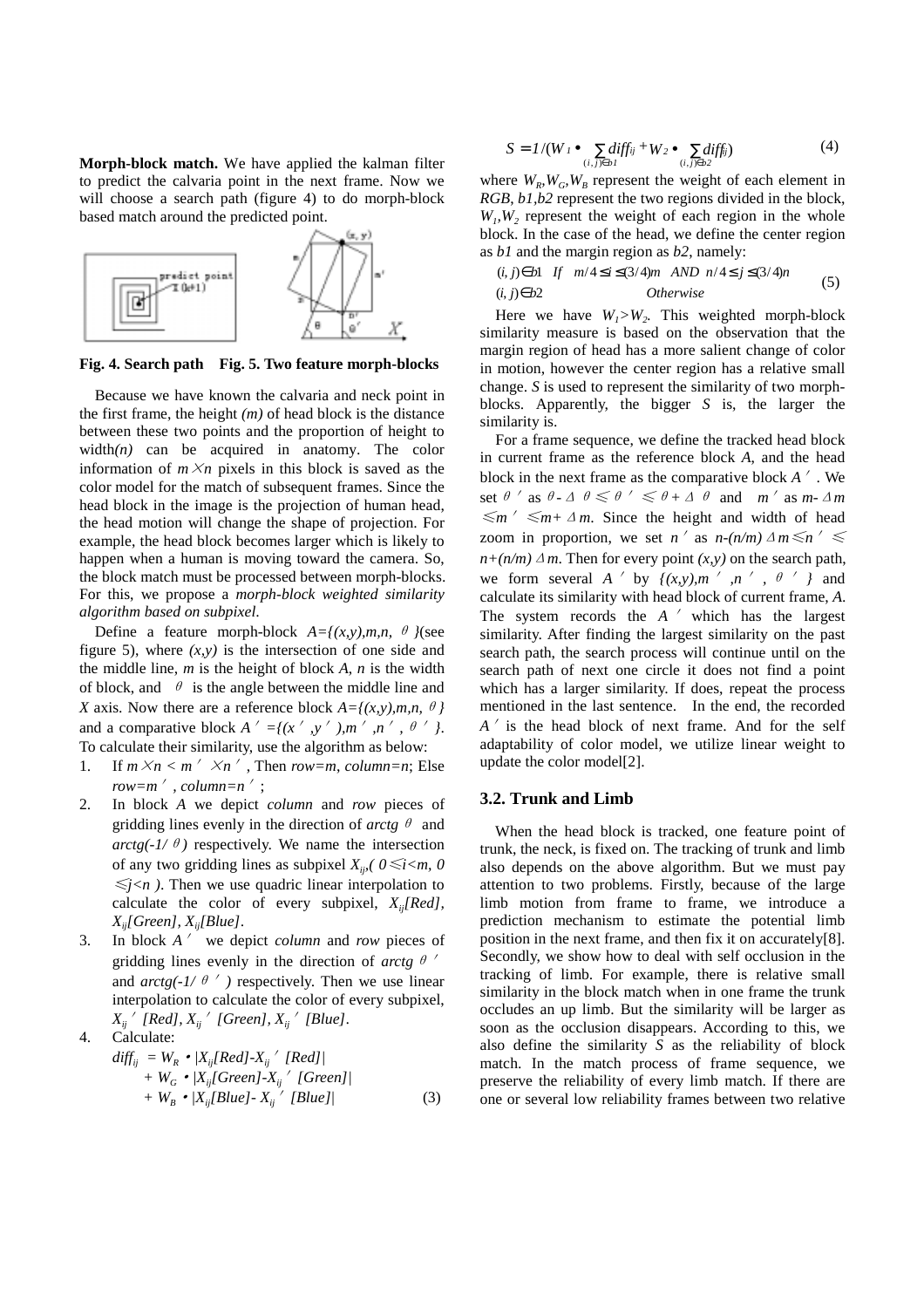high ones, we use the joint coordinate of high ones to obtain the joint of low ones by linear interpolation. Our experiment shows that it can deal with self occlusion to a certain extent and optimize the tracking performance.

## **4. Reconstruction of 3D human motion skeleton**

 To establish the sequence of 3D human motion skeleton under the perspective projection, we must first acquire the camera parameter, namely camera calibration in computer vision. Then we calculate the coordinate of 3D feature points on the human model by use of the pin-hole model and the knowledge of human skeleton.

Consider two coordinate systems[9],  $O_wX_wY_wZ_w$  and  $O_{\alpha}X_{\alpha}Y_{\alpha}Z_{\alpha}$ . The former is an object space coordinate system in which the 3D feature points are located. The camera is referenced as the camera coordinate system  $O_cX_cY_cZ_c$ . Then every point  $P_w$  in  $O_w X_w Y_w Z_w$  can be translated to  $(u, v)$ on the image plane by two transformations, a rotation *R* and a translation *t*. Our goal in camera calibration is to determine *R* and *t* when some corresponding feature lines between 3D human model and image plane are given. To simplify the calculation of partial derivative, we transform the standard formulas into

$$
\begin{pmatrix} X' \\ Y' \\ Z' \end{pmatrix} = R \begin{pmatrix} X_w \\ Y_w \\ Z_w \end{pmatrix}
$$
 (6)

$$
(u,v) = \left(\frac{f \cdot x}{Z + Dz} + Dx, \frac{f \cdot y}{Z + Dz} + Dy\right) \tag{7}
$$

 We substitute translation *t* with *Dx,Dy,Dz,* and represent parameter *R* by a rotation vector,  $(Wx, Wy, Wz)^T$ . We define the equation of a line, with a point  $(u, v)$  on it, by

$$
\frac{-m}{\sqrt{m^2+1}}u + \frac{1}{\sqrt{m^2+1}}v = d
$$
 (8)

where *d* is the perpendicular distance from the origin to that line, and *m* is the line slope. Now the partial derivative of *d* to *Dx,Dy,Dz,Wx,Wy,Wz* will be obtained. After that, we may use Newton method to obtain six projective parameters based on the following equation:

$$
\frac{\partial d}{\partial x} \Delta D \times + \frac{\partial d}{\partial y} \Delta D \times + \frac{\partial d}{\partial z} \Delta D z + \frac{\partial d}{\partial w} \Delta W \times + \frac{\partial d}{\partial w} \Delta W \times + \frac{\partial d}{\partial w} \Delta W z = E(9)
$$

where  $E$  is the perpendicular distance from the end points of a 2D feature line to the projective line. Because there are two end points on one line, we can get two equations such as  $(9)$  for one pair of corresponding feature lines. Given three pairs of such lines, six equations will form a linear equation group. So, there are at least three pairs of corresponding lines needed in Newton method. In the human model, we choose the line between left and right shoulders, and the two lines between the chest and two shoulders. This choice is based on the observation that this triangle should not morph-itself in motion under most conditions. In the below description, we name each feature object of this triangle as the key joint, key line, and key triangle. In the first frame, the projection of key joints on the image plane is known by manual marking. The position of key joint in the object space coordinate is specified by our system. As long as the proportion of each key line accords with the anatomy, we can always find the location and orientation of the camera in the object space coordinate system and let the perspective projection of key triangle superpose with the up triangle of trunk on the image plane.

 Now corresponding to the first frame, except for three key joints, all other 3D feature points of the human model are not determined yet. The next step is to acquire the 3D feature point coordinate  $(X_{c}, Y_{c}, Z_{c})$  of the human model corresponding to a known 2D feature point coordinate,  $(u, v)$ . As known from the pin-hole model, to link the optical center and a projective point will get a line, on which all the points project on the same point in the image plane. In order to locate the 3D feature point on this line, we begin with a known neighboring point and use the knowledge of human skeleton length to find a point, the distance from which to the known neighboring point is equal to the corresponding skeleton length[8]. Thus, with the order from center to fringe in skeleton model, we can get all the 3D feature points coordinates in the human model.

 Then we discuss how to determine the coordinates of three key joints corresponding to the subsequent frames[7]. Given the key joint coordinates,  $P_i^n(X_i^n, Y_i^n, Z_i^n)$  ( $i = 1 \sim 3$ ), of frame *n* in the camera coordinate system, let us calculate the corresponding key joint,  $P_i^{n+1} (X_i^{n+1}, Y_i^{n+1}, Z_i^{n+1}) (i=1 \text{--} 3)$ , of frame  $n+1$ . The corresponding 2D feature point in the image plane is  $(U_i^{n+1}, V_i^{n+1})$ . The relation of  $P_i^{n+1}$  and  $(U_i^{n+1}, V_i^{n+1})$  can be described as

$$
P_i^{n+l} = \left(\frac{U_i^{n+l} \bullet Z_i^{n+l}}{f}, \frac{V_i^{n+l} \bullet Z_i^{n+l}}{f}, Z_i^{n+l}\right) (i = 1 \sim 3) \quad (10)
$$

 The skeleton length in the human model is invariable, which means:

$$
d(P_i^n, P_j^n) = d(P_i^{n+1}, P_j^{n+1}) (i, j = 1 \sim 3) \text{ And } i \neq j \tag{11}
$$

Using (10) to substitute  $P_i^{n+1}$  in (11), we will get a nonlinear equation group, which has three variables and may be solved by the grads method. Thus, we obtained the key joint coordinates of frame  $n+1$  in the camera coordinate system.

 Finally we can calculate all the 3D feature points in human model corresponding to frame  $n+1$  by the algorithm used on the first frame[8].

#### **5. Experiment results**

 We have implemented a demo system on personal computer. Our experiment materials are some video